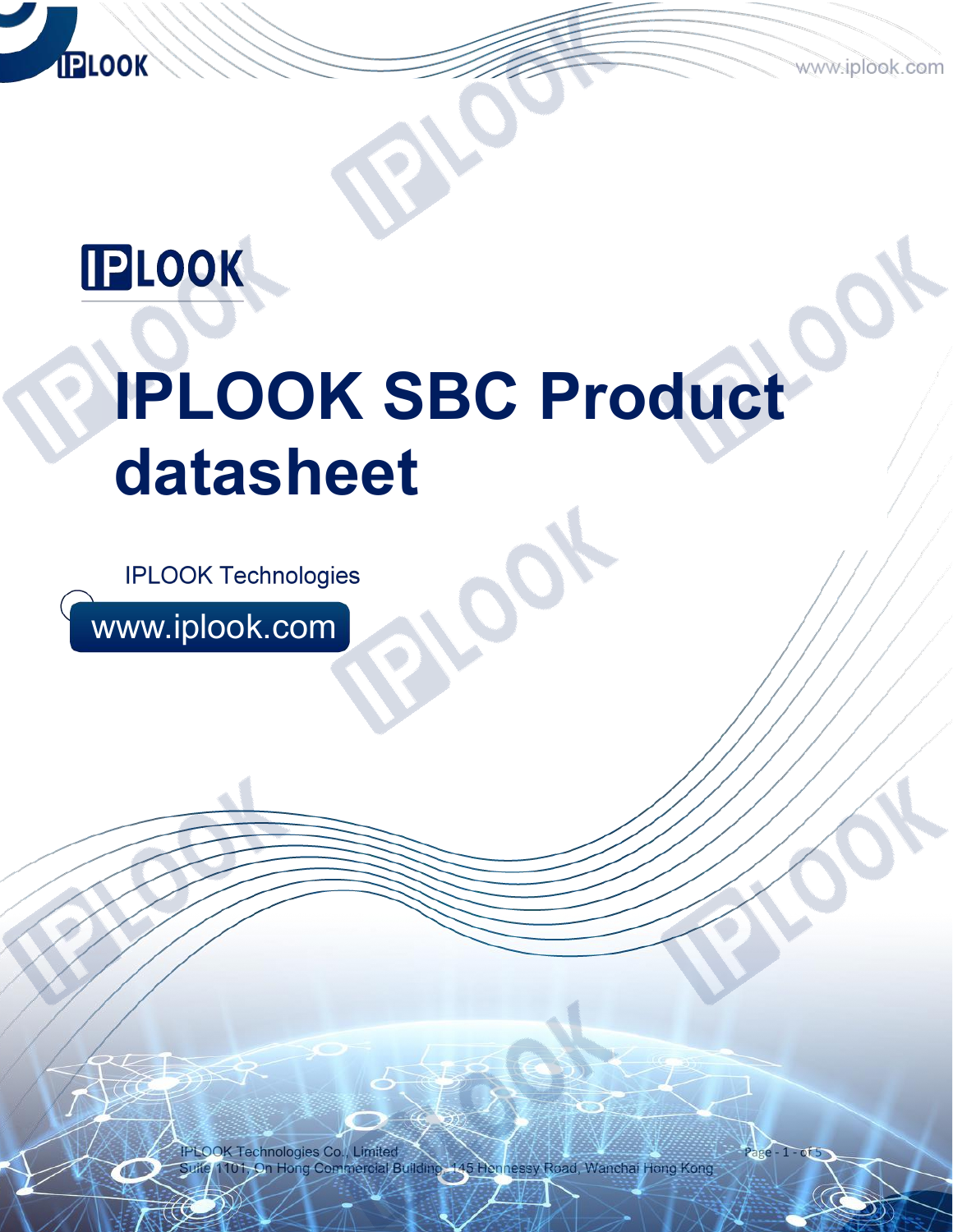

## **IPLOOK**

# **IPLOOK SBC Product datasheet**



IPLOOK Technologies / IPLOOK Technologies Co., Limited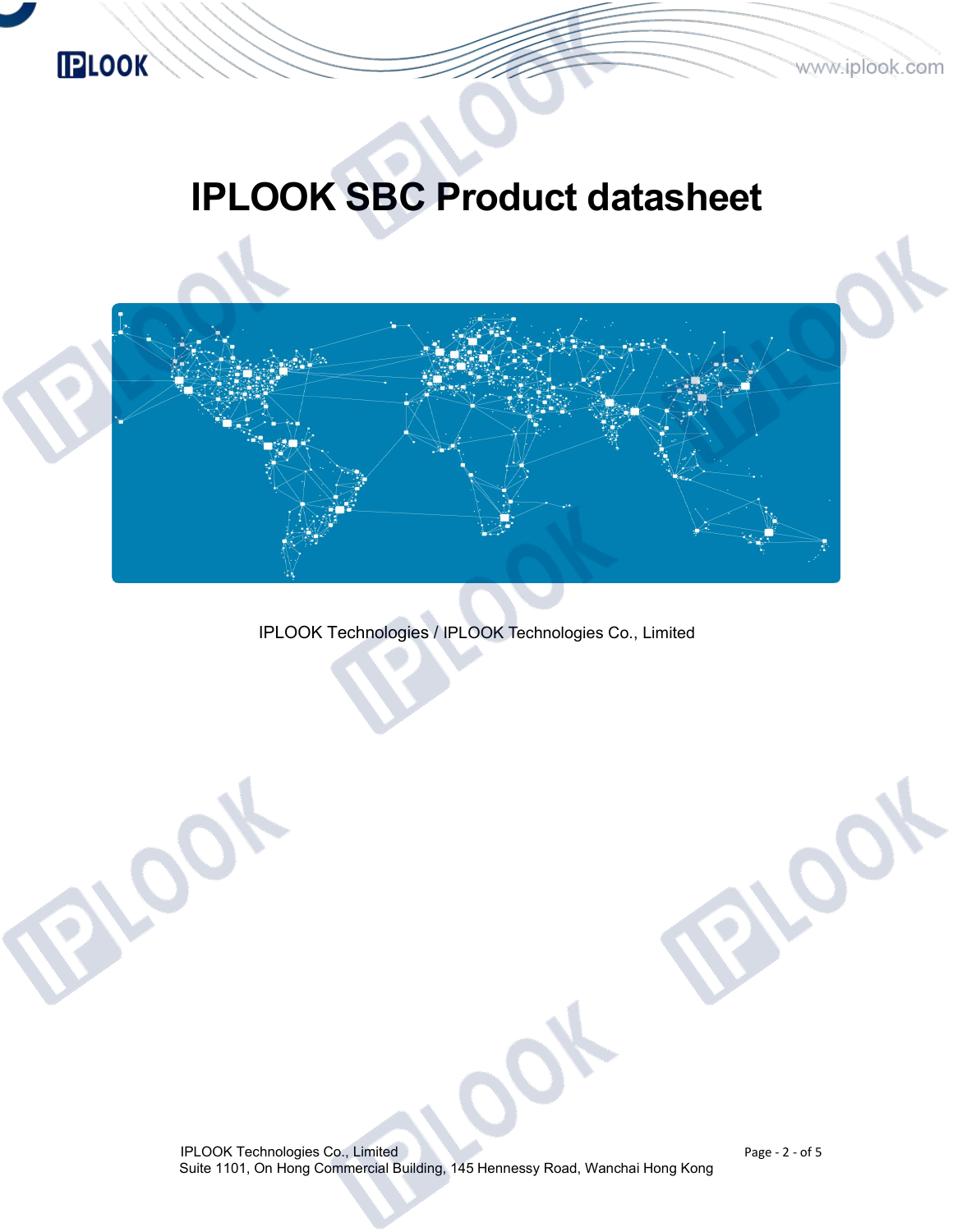### **IPLOOK**

 $\mathcal{L}$ 

#### **Revision history**

| Version | Usage<br><b>State</b> | <b>Modification Summary</b> | <b>Reviser</b> | Reviewer | <b>Revision</b><br>date |
|---------|-----------------------|-----------------------------|----------------|----------|-------------------------|
|         | Initiation            |                             | Eddie          | Sun      | 2021.10                 |
|         | Version               |                             |                |          |                         |

IPLOOK Technologies Co., Limited Suite 1101, On Hong Commercial Building, 145 Hennessy Road, Wanchai Hong Kong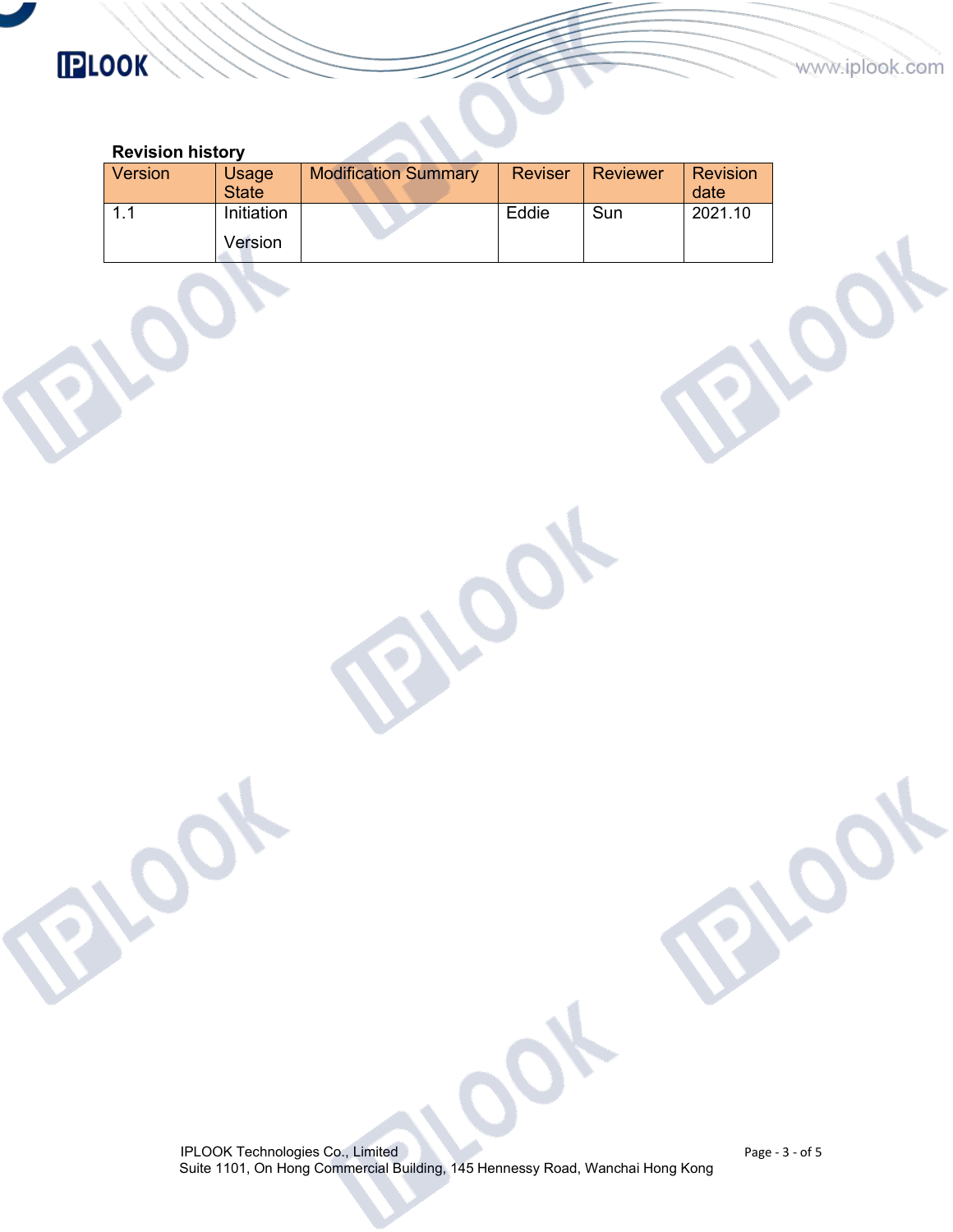### **IPLOOK**

The IPLOOK Session Border Controller Software Edition (SBC SWe) is the industry's only software-based, cloud native SBC architected to enable and secure real-time communications in the cloud without compromise. The SBC SWe features the same code base, resiliency, media transcoding, and security technology found in Rib- bon's award-winning hardware-based SBC 5000 Series and SBC 7000 Session Border Controller - without the appliance. Customers can deploy the SBC SWe as a Virtual Machine (VM) on industry-standard servers in a data center environment using a hypervisor, as a Virtual Network Function (VNF) in an OpenStack cloud infra-structure, or as a VNF in a public cloud, such as Amazon Web Services (AWS), Microsoft Azure, and Google Cloud Platform (GCP). The SBC SWe operates seamlessly with the existing IPLOOK SBC product portfolio.



IPLOOK's strategy capitalizes on its heritage of enabling secure, reliable, and scalable real-time communications, beginning with the transition from TDM to IP, and now into the cloud. IPLOOK'

SBC SWe is the only SBC in the marketplace architected to enable and secure real-time communications in the cloud without compromising on performance or scale.<br>Starting at 25 sessions, and scaling to hundreds of thousands, the unique architecture of the SBC SWe allows customers

to define where on the performance curve their network needs to reside. The SBC SWe uses a microservices design to separate signaling, media and transcoding to optimize virtual network resources. Designed to be simple but robust, and agile but predictable, the SBC SWe makes it easy for customers to reach new markets and new revenues with secure SIP and Unified Communications (UC) services:

- Unleash RTC performance with automated scale on demand in the cloud
- Be more responsive to your customers with optimized operations efficiency, turn up VNFs in minutes (auto configuration)
- Load-balance RTC traffic across the cloud for network efficiency
- Use the SIP Aware Load Balancer (SLB) to improve scaling
- in environments where network capacity is limited in a single VNF
- Deploy SBC services into new regions without a truck-roll,
- reducing the delivery costs of real-time communications
- Integrated analytics of network traffic to drive orchestration of SBC VNFs
- Network-wide licensing flexibility to deal with the varying traffic demands across the different interconnection points
- Independently scale in a microservices architecture and
- manage SBC signaling, media, and transcoding to optimize network investment

#### Media Services

- Transcoding G.711, G.722, G.722.1, G.723, G.726, G.729A/B, AMR- NB, AMR-WB, EVRCB0, EVRC0, iLBC, Opus, T.38, SILK, EVS
- Support high density transcoding using Graphical Processing Unit (GPU)
- Wireline, wireless, clear channel codec and fax pass-through
- VAD, Silence Suppression, Dynamic Jitter Buffer, DTMF Tone Relay/ RFC2833/RFC4733 interworking
- NAT/NAPT on media
- DTMF Trigger Detection and Notification
- Tones & announcements
- Local Ring Back Tone (LRBT) support with centralized PSX Policy Server
- RTP inactivity monitoring
- Video codec pass-through: H.265, H.264 AVC, H.264 SVC, H.263+, H.263, H.261 and VP8, VP9
- Support up to 4 simultaneous SIPREC recordings per session
- Message Session Relay Protocol (MSRP) MSRP B2BUA
- and MSRP-CEMA

#### Management Capabilities

- Graphical-based wizards for ease of configuration
- Virtual Network Function Manager(VNFM) for VNF life cycle management
- Integration with leading cloud orchestration vendors
- Secure embedded web-based management GUI
- **IPLOOK CLI, SSH**
- Centralized support by IPLOOK EMS
- SNMP V2/V3 status and statistics
- Local logging of events, alarms, traps, and call traces

IPLOOK Technologies Co., Limited Suite 1101, On Hong Commercial Building, 145 Hennessy Road, Wanchai Hong Kong www.iplook.com